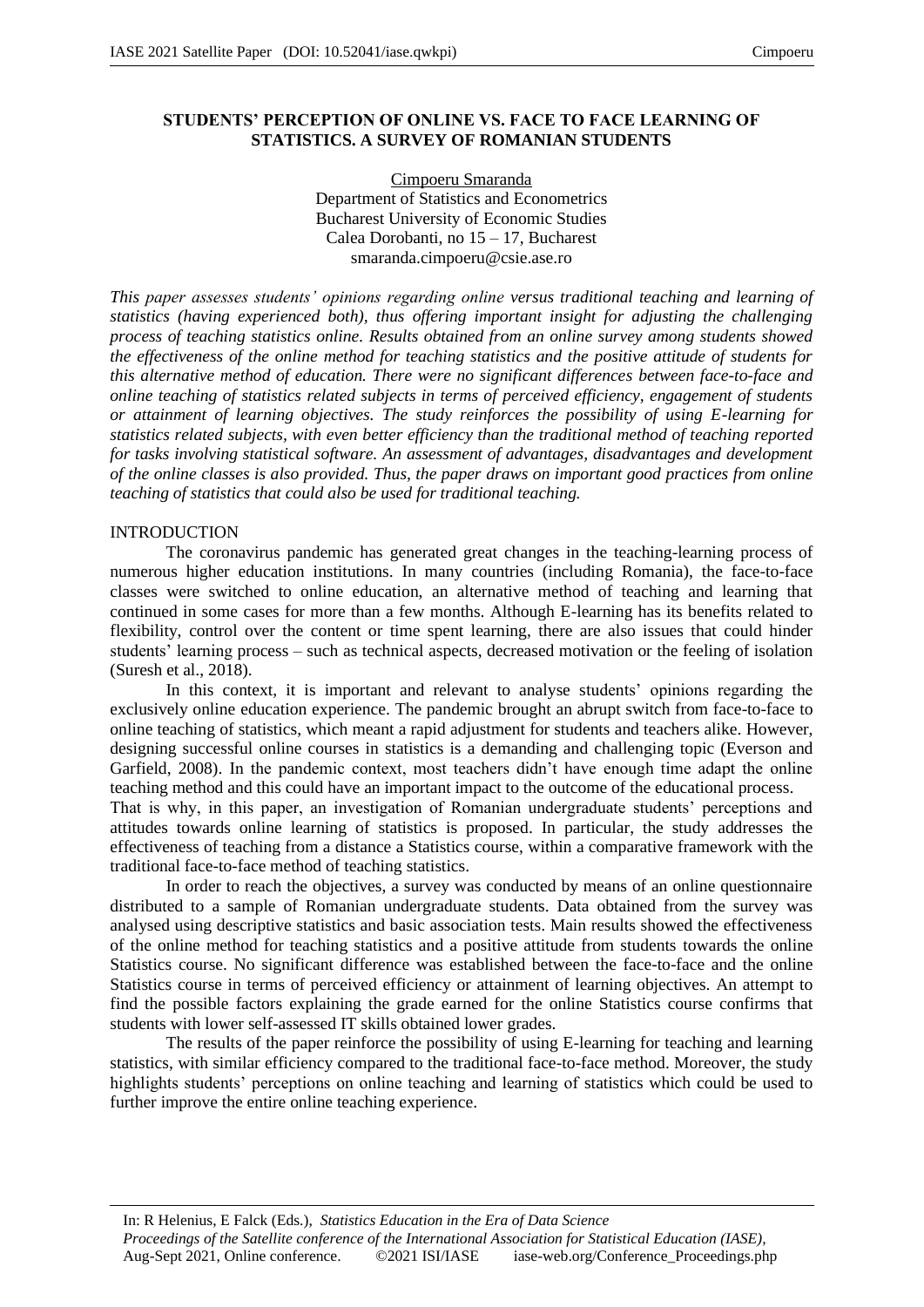# LITERATURE REVIEW

Online education, teaching and learning is not a new subject of study. Various research studies, models and evaluation criteria have focused on the quality of the online teaching or learning. As pointed out by Hodges et al. (2020), effective online learning outcomes are related to the attentive design and development of the online course. However, this design process is not available is cases of emergency shifts as was the one determined by the global pandemic. Theory identifies nine dimensions that have to be considered in the design of online courses: modality, pacing, studentinstructor ratio, pedagogy, the role of the instructor online, the role of the student online, online communication, online assessments and feedback during online interactions (Means et al., 2014).

The impact of the pandemic on education, students and teachers alike, became a very researched topic following the outburst of the coronavirus pandemic in early 2020. Suddenly, higher education institutions switched to an emergency online mode, with students needing more assistance, teachers facing challenges and faculty administration having to reshape the operations in the campus (Marinoni et al., 2020).

A survey covering 424 universities from 109 countries showed that two-thirds of them replaced traditional face-to-face teaching with distance teaching and learning. This brought up challenges related to the technical aspects, but also to the competences and pedagogies required for distance learning. However, the experience of online learning opened new important opportunities and flexible learning scenarios (Marinoni et al., 2020).

Sun et al. (2020) conducted a large scale survey at a University in China, results evidencing that half of students believed that the teaching objectives were fully attained during online classes. Most challenging aspects for students were considered lack of self-discipline and concentration, technical problems and noisy environment.

In another article, Huang et al. (2020) highlighted some aspects that have an important role in improving distance learning: optimizing the internet and communication infrastructure, applying friendly tools and interactive electronic resources, but also usage of social networks in order to build online communities for reducing social isolation.

The perception of Polish medical students regarding online learning during the pandemic was investigated in a study by Baczek et al. (2021). The main advantages on online education identified by students were the accessibility to educational materials and the ability to stay at home. Main disadvantages quoted were lack of interaction with the patients and technical difficulties. However, there was no statistical significant difference between face-to-face and online learning in what concerns the learning method's ability to increase knowledge. Another study using mixed methods (Popa et al., 2020) focused on the teaching-learning behaviour in the online context generated by the COVID-19 pandemic. The main weakness identified for online education was the lack of real-time feedback given to students, but the efficiency of online teaching was acknowledged by both teachers and students.

In Romania, results from an online survey revealed that Romanian universities were not prepared for exclusively online learning. Most severe problems were related to technical issues and teachers not adapting their teaching style to the online environment (Coman et al., 2020).

Teaching statistics online is not a new topic and it has become a popular course option even before the pandemic. Teaching statistics online has evolved from issues related to course design, pedagogy and teacher instruction to more in depth topics. These refer to selecting the proper technology for conducting the online statistics class, develop the interaction between students and teacher, improving the online learning experience. (Mills, 2011).

### DATA AND METHODS

In March 2020, all schools and universities in Romania switched abruptly to online education. For the Bucharest University of Economic studies, the online education continued for the entire 2020/2021 academic year. Undergraduate students from the International Business faculty under the Bucharest University of Economic Studies have taken a first course of Statistics (Introductory Statistics) in their first year of study (academic year 2018/2019) and a second course of Statistics (mainly Inferential Statistics, however labelled Econometrics in the curriculum) in the third year of study (academic year 2020/2021). Teaching statistics online was done using an audio and video platform (Zoom) and the University's dedicated online platform for chat and sharing course related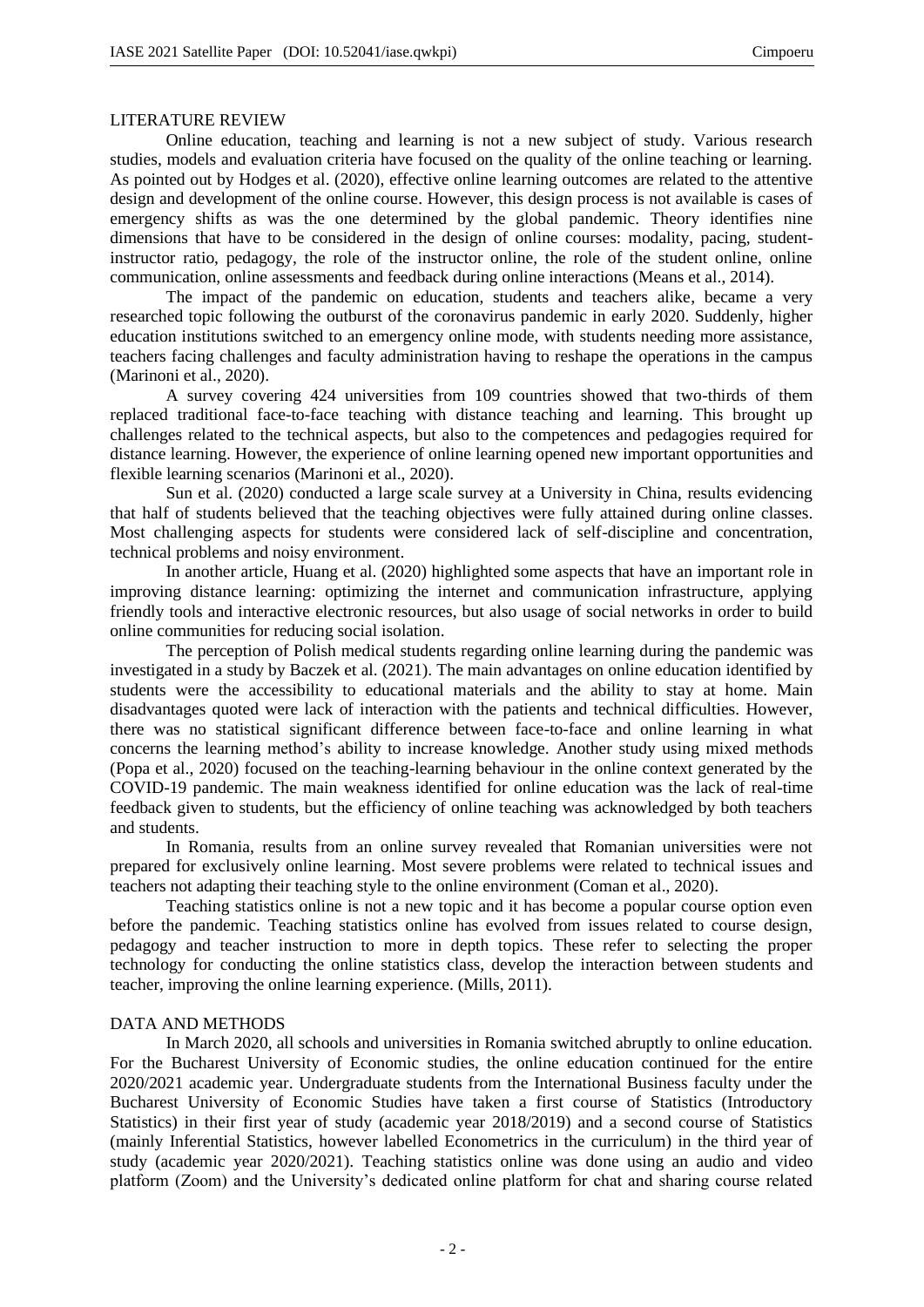materials. The software used was Excel and the teacher shared the screen during seminars for Excel related tasks.

The first course of statistics was taken in a traditional face-to-face manner, while the second one was taken online, involving approximately the same teaching staff. This facilitates the comparison between the teaching-learning process of statistics in the two alternative ways.

In the period February – April 2021 an online questionnaire was distributed to students in the International Business Faculty. The entire corpus of students was of approximately 300 students, out of which 52 answered the online questionnaire. All students were informed about the aim of the study and gave their consent to participate voluntarily.

The questionnaire was developed following the methodology of Baczek et al. (2021) and Coman et al. (2020) and consisted of three main parts. The first part contained demographic details: gender, age, self-assessment of IT skills, previous experience with online courses and grade obtained for the Statistics course held online (50 answers for this optional question). In the second part, students were asked to choose advantages and disadvantages of online education, to give their opinion regarding the online learning platform or the preferred form of online interaction. The third part referred to the comparison between learning statistics in a face-to-face versus online environment, using the Likert scale (Likert, 1932). Students were asked to compare the two alternative ways of learning statistics in terms of their engagement, efficiency or attainment of learning objectives. An overall assessment of the online learning experience of statistics was also required.

For comparing the attitudes and opinions of face-to-face (labelled Statistics I) and online learning (Statistics II), the non-parametric Wilcoxon signed-rank test was used, since the variables involved were ordinal and the signed rank-test is often considered the non-parametric version of the paired t-test (Kerby, 2014). In order to analyse the association between the grade obtained and variables capturing the opinion of students regarding online learning of statistics, the F test and Spearmen coefficient of correlation were applied (Khanis, 2008). Data was analysed with Stata 16 statistical software.

## RESULTS

The sample consists of 52 respondents, currently in the third year of the undergraduate program of International Business at the Bucharest University of Economic Studies. Consequently, the sample is very homogenous in terms of age, with an average of 21.4 years and a standard deviation of approximately 1.5 years. 81 percent of respondents are girls, following the gender distribution for this Faculty. Almost all students (94 percent) declared not having taken online courses before the pandemic.

Generally, students perceive themselves with good IT skills, less than 10% declaring to have low level of their information and technology knowledge (Table 1). The online platform used at University level is perceived as easy and very easy to use (83 percent of respondents), while the preferred interaction during the online learning sessions was with video from the teacher.

Asked to compare the amount of free time available with online learning compared to face-toface learning, almost half of students answered they have less free time available when learning online, and slightly more than a quarter assessed they have the same amount of time available (Table 1).

The main advantages of online learning stated by respondents in the sample were the accessibility of online materials and the opportunity to stay at home, while the main disadvantages listed where the technical issues encountered (including Internet problems) and the social isolation from peers (Table 1).

There is no difference between face-to-face and online learning of statistics in terms of engagement of students (p-value 0.91) or meeting the learning objectives (p-value 0.28) – Table 3. The perceived efficiency of the two learning methods is similar (no statistical significant difference between the two – p-value 0.82), with  $71\%$  of students considering online learning of statistics effective and very effective (Table 2). Around a quarter of students consider they would have learned more or would have obtained a higher grade if Statistics II would have been conducted in a face-toface regime (Table 2). Overall, slightly more than two thirds of respondents find the experience of learning Statistic II online enjoyable and very enjoyable with only 12% declaring they didn't enjoy it.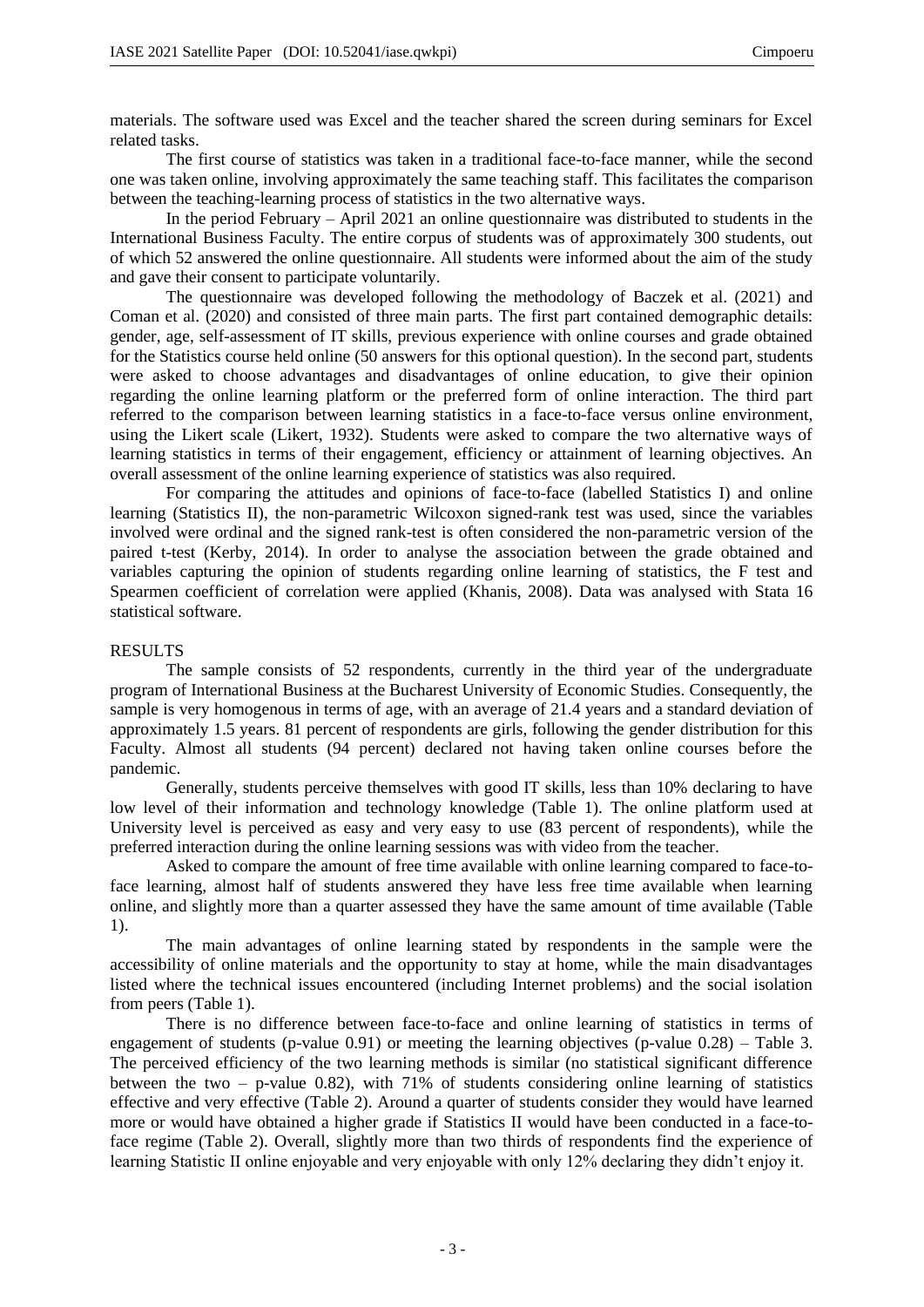| Level of IT Skills                  | Weight | Amount of free time                         | Weight |
|-------------------------------------|--------|---------------------------------------------|--------|
| Low                                 | 9.6%   | Less free time with online studying         | 46%    |
| Medium                              | 59.6%  | The same amount of free time                | 27%    |
| High                                | 30.8%  | More free time with online studying         | 27%    |
| schedule<br>Generally<br>the<br>was | Weight | Easiness in using the online platform       | Weight |
| followed                            |        |                                             |        |
| Completely disagree                 | 4%     | Very difficult to use                       | 0%     |
| Disagree                            | 6%     | Difficult to use                            | 6%     |
| Neither agree, nor disagree         | 21%    | Neither easy, nor difficult to use          | 12%    |
| Agree                               | 40%    | Easy to use                                 | 33%    |
| Completely agree                    | 29%    | Very easy to use                            | 50%    |
| Preferred online interaction        |        |                                             |        |
| Video (teacher)                     | 73%    |                                             |        |
| Audio                               | 21%    |                                             |        |
| Chat                                | 6%     |                                             |        |
| Advantages of online learning       | Weight | Disadvantages of online learning            | Weight |
| Flexible access to online materials | 42%    | Technical (connectivity) problems           | 35%    |
| Opportunity of staying home         | 24%    | Social isolation                            | 28%    |
| Time saved with transportation      | 19%    | Reduced interaction with the teacher<br>23% |        |
| Nice/Comfortable environment        | 5%     | 7%<br>Lack of self-discipline               |        |
| Opportunity to record a meeting     | 5%     | 7%<br>Inadequate<br>conditions<br>studying  |        |
| Opportunity to record a session     | 5%     | (distractions)                              |        |

| Table 1. Results of general questions regarding online learning |  |  |  |
|-----------------------------------------------------------------|--|--|--|

*Source: author's calculation based on survey data*

Table 2. Results of questions regarding comparison between learning Statistics I (face-to-face) and Statistics II (online)

| Engagement in learning Statistics I    | Weight | <b>Engagement in learning Statistics II</b> | Weight |
|----------------------------------------|--------|---------------------------------------------|--------|
| Very inactive                          | 2%     | Very inactive                               | 0%     |
| Inactive                               | 8%     | Inactive                                    | 8%     |
| Neither active, nor inactive           | 21%    | Neither active, nor inactive                | 29%    |
| Active                                 | 38%    | Active                                      | 31%    |
| Very active                            | 31%    | Very active                                 | 33%    |
| Efficiency of learning Statistics I    | Weight | Efficiency of learning Statistics II        | Weight |
| Not at all efficient                   | 4%     | Not at all efficient                        | 2%     |
| Inefficient                            | 13%    | Inefficient                                 | 12%    |
| Neither efficient, nor inefficient     | 15%    | Neither efficient, nor inefficient          | 15%    |
| Efficient                              | 17%    | Efficient                                   | 33%    |
| Very efficient                         | 50%    | Very efficient                              | 38%    |
|                                        |        |                                             |        |
| Learning objectives were<br>for<br>met | Weight | Learning objectives were<br>for<br>met      | Weight |
| <b>Statistics I</b>                    |        | <b>Statistics II</b>                        |        |
| Completely disagree                    | 2%     | Completely disagree                         | 2%     |
| Disagree                               | 8%     | Disagree                                    | 10%    |
| Neither agree, nor disagree            | 10%    | Neither agree, nor disagree                 | 15%    |
| Agree                                  | 27%    | Agree                                       | 25%    |
| Completely agree                       | 54%    | Completely agree                            | 48%    |
| Would have learned more is Statistics  | Weight | Would have a higher grade if Statistics     | Weight |
| II would have been taught face-to-face |        | II would have been taught face-to-face      |        |
| Completely disagree                    | 15%    | Completely disagree                         | 23%    |
| Disagree                               | 31%    | Disagree                                    | 25%    |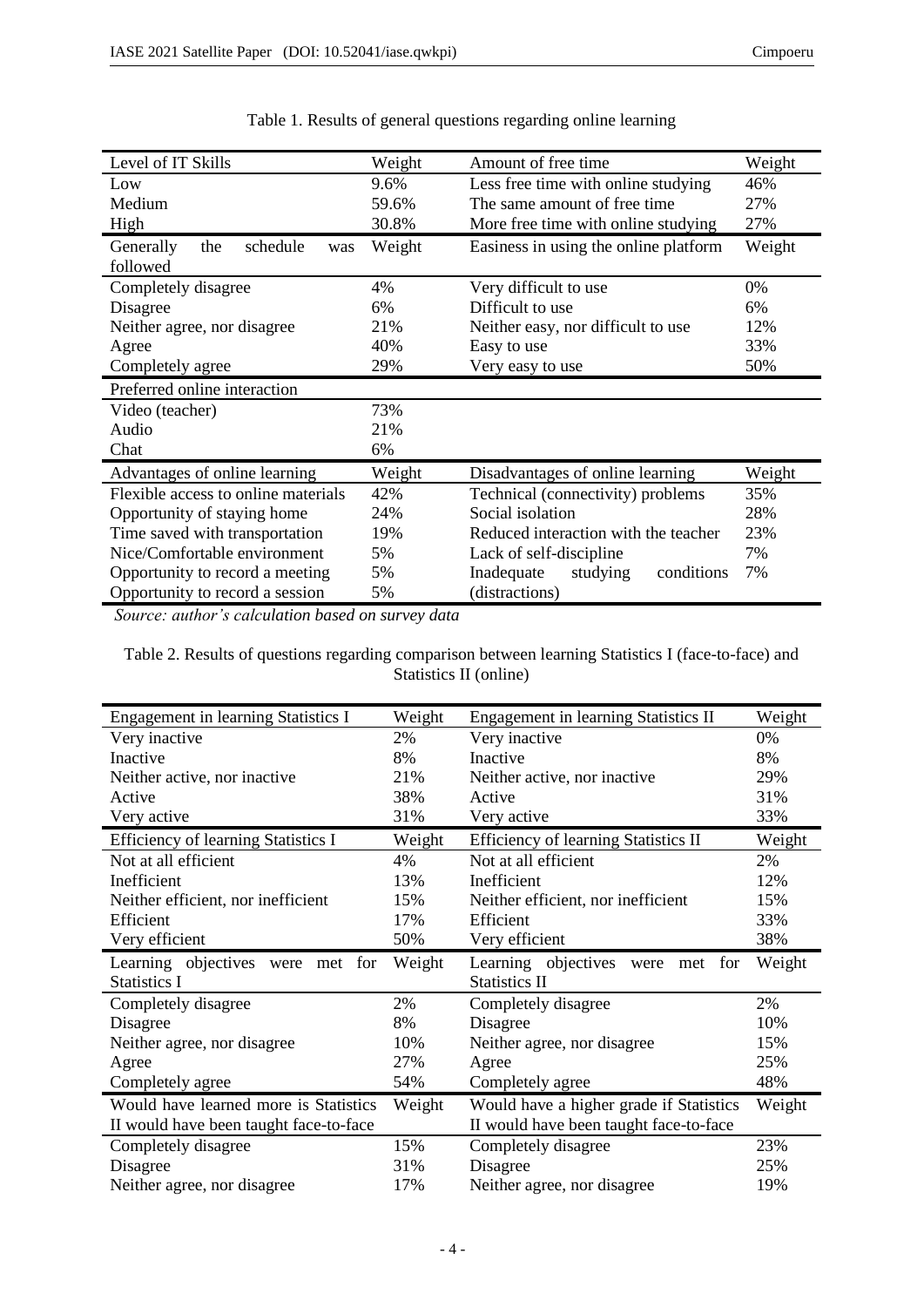| Agree                                 | 15% | Agree            | 15% |
|---------------------------------------|-----|------------------|-----|
| Completely agree                      | 21% | Completely agree | 17% |
| Overall experience of learning online |     |                  |     |
| <b>Statistics II</b>                  |     |                  |     |
| Extremely unenjoyable                 | 4%  |                  |     |
| Very unenjoyable                      | 8%  |                  |     |
| Somewhat enjoyable                    | 19% |                  |     |
| Very enjoyable                        | 29% |                  |     |
| Extremely enjoyable                   | 40% |                  |     |

*Source: author's calculation based on survey data*

Table 3. Comparison of variables related to teaching and learning of Statistics I vs. Statistics II

| Variables compared                                    | Wilcoxon signed-rank test statistic | p-value |
|-------------------------------------------------------|-------------------------------------|---------|
| Engagement in learning Statistics I vs. Statistics II | 0.151                               | 0.9146  |
| Efficiency of learning Statistics I vs. Statistics II | $-0.240$                            | 0.8217  |
| Objectives attained in Statistics I vs. Statistics II | 1.080                               | 0.2806  |

*Source: author's calculation based on survey data*

Next, we analyse the association between the grade obtained and several variables that capture the opinion of students regarding online learning of Statistics II (Table 4). As expected, there is a dependency (although not very strong) between the self-assessed level of IT skills and the grade obtained (average for students with low IT skills is 6.4, medium  $-7.86$ , high  $-8.6$ ). The easiness in using the platform has no impact on the obtained grade and surprisingly neither is the level of engagement in the online learning session. However, the higher the perceived efficiency of the online method for teaching Statistics II, the higher the obtained grade (students considering the method not efficient averaged 5.75, compared to an average of 9 for those who regarded it as very efficient). What is more, the overall experience of learning Statistics II online is strongly associated with the obtained grade. Students who didn't enjoy the online method had an average of around 5, while the ones who find it very pleasant has an average of 8.95.

Table 4. Results of association tests between Grade obtained and perception on studying online

| Variable                                      | ANOVA (F Test) | Spearman correlation coefficient |
|-----------------------------------------------|----------------|----------------------------------|
| Level of IT Skills                            | $2.61*$        | N/A                              |
| Easiness in using the online platform         | 0.31           | 0.1380                           |
| Engagement in learning Statistics II 1.94     |                | $0.3265**$                       |
| online                                        |                |                                  |
| Efficiency of learning Statistics II 5.73***  |                | $0.5626***$                      |
| online                                        |                |                                  |
| Overall experience of learning online 8.16*** |                | $0.4312***$                      |
| <b>Statistics II</b>                          |                |                                  |

\*p-value  $\leq 0.1$ ; \*\*p-value  $\leq 0.05$ ; \*\*\*p-value  $\leq 0.01$ *Source: author's calculation based on survey data*

### **CONCLUSION**

The COVID-19 pandemic has influenced teaching in most universities. Online learning has replaced the traditional face-to-face teaching starting with March 2020 in the Bucharest University of Economic Studies (BUES). In this study, we attempt to find the perception of students regarding online versus face-to-face learning of two subjects related to statistics using a survey among undergraduate students from the International Business Faculty under BUES.

Results from parametric and non-parametric association tests confirm that the main advantage of online learning is accessibility of online materials, while the main disadvantage lies in the technical problems. No significant difference could be established between face-to-face and online learning of